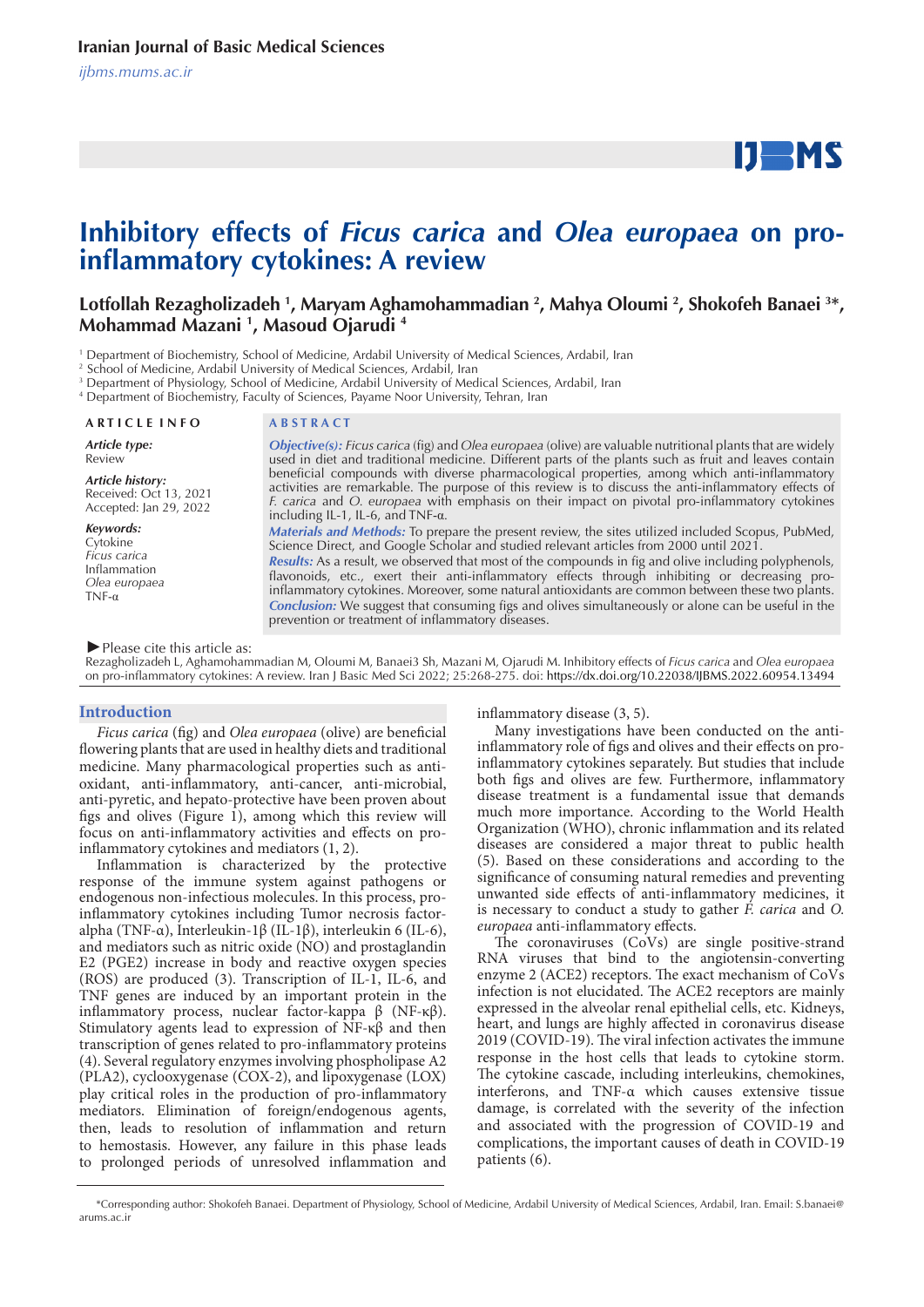

Figure 1. Ficus carica (A) and Olea europaea (B) pharmacological properties

The studies indicate that the levels of IL-2, IL-6, IL-7, IL-10, and TNF-α are elevated in COVID-19; moreover, the increased IL-6 levels were found to be associated with disease progression and severe cases. It seems that the cause of mortality in the COVID-19 patients is respiratory failure due to the elevation of cytokine release especially IL-6. The findings report that complications of COVID-19 such as cardio-vascular disorders, acute respiratory distress syndrome (ARDS), renal failure, etc., were associated with the concentration of released cytokines in the blood. A decrease in natural killer T and B cells and increased expression of IL-2, IL6, IL10, TNF-α, and interferon-γ (INF-γ) were observed in the COVID-19 pathophysiology. Also, the increased neutrophil and leukocyte infiltration in COVID-19 patients suggest that targeting the cytokine storm by antiinflammatory agents may decrease the disease progression and improve the discharge of COVID-19 patients (7).

Immune reaction to tissue damage and viral infections in the body causes activation of the inflammatory cellular process, which helps the tissue homeostasis under stressed conditions and viral infections such as coronaviruses. Immune response regulates the defense mechanisms against acute pathogens. The cellular mechanism of inflammation includes pro-inflammatory mediators such as cytokines, nuclear factor kappa-B (NF-κβ), TNF-α, interleukins (IL-1, IL-2, IL-6, IL-7, and IL-8), and inflammatory enzymes (cyclooxygenases and lipoxygenase). The inflammatory single transduction is started by the expression of inflammatory mediators, for example, NF-κβ expression in COVID-19 patients. NF-κβ binds to different regions of several genes and plays a major role in various inflammatory diseases. The expression of cyclooxygenase (COX)-2, nitric oxide synthase (NOS), interleukins, and TNF-α is modulated through NFκβ. Various studies have shown that the oxidative stress induced by expression of NOS and COX results in more activation of inflammatory factors. Also, the activation of a single transducer and activator of transcriptions 3 (STAT3), a transcriptional factor is regulated by Janus activated kinase (JAK) which results in phosphorylation and translocation of STAT3 where it binds to the DNA and causes expression

of various inflammatory factors. Therefore, inflammatory blockers such as figs and olives can control acute inflammatory processes and prevent overexpression of the cytokines that have critical roles in the pathophysiology of inflammatory disorders and COVID-19 (8).

#### **Methods**

The current study has been conducted using searches for scientific data published about phytochemistry,<br>pharmacological activities, and anti-inflammatory pharmacological compounds of *F. carica* and *O. europaea*. The sites utilized included Scopus, PubMed, Science Direct, and Google Scholar. To this end, the papers published in English and during the years 2000–2021 were studied. In this review, keywords such as *Ficus carica*, *Olea europaea*, inflammation, TNFα, IL-6, IL-1, NF-kB, disease, and treatment are used.

### **Results**

#### *Ficus carica*

*F. carica* contains a large amount of minerals, carbohydrates, vitamins, sugars, dietary fiber, organic acids, and phenolic compounds. Fruit, leaves, and latex of *F. carica* have diverse anti-inflammatory contents (Figure 2). Phytochemical analyses show that the fruit contains alkaloids, tannins, glycosides, flavonoids, saponins, coumarins, phenols, sterols, terpenes, carbohydrates, and proteins (9).

The compounds found in leaf extract are phenolic compounds, flavonoids, organic acids, resin, sterol, carbohydrates, and lipids. Also, latex has a large amount of polyphenols, flavonoids, and anthocyanins (10).

Flavonoids are polyphenolic compounds that are found in fruit, leaves, and latex of *F. carica*. They are divided into different subclasses including flavonols, flavanones, flavones, isoflavone, and anthocyanidins. Some types of these subclasses are responsible for anti-inflammatory roles in the fig fruit involving quercetin, luteolin, apigenin, hesperetin, catechin, and cyanidin (11, 12).

In a recent phytochemical investigation on the fig fruit, 16 prenylated isoflavone derivatives were isolated and



**Figure 2.** Ficus carica plant (fruit, leaves, and latex)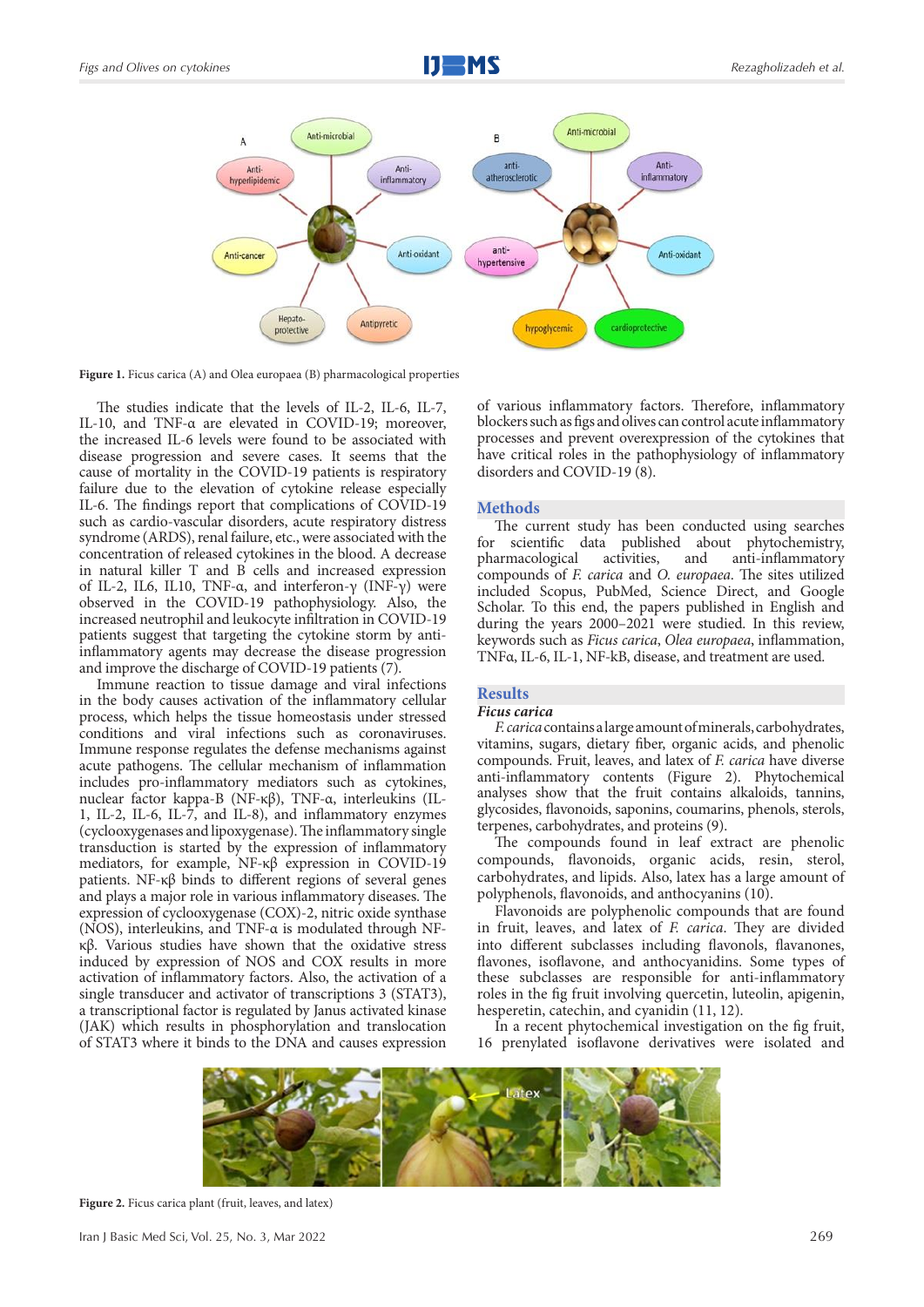confirmed to have remarkable anti-inflammatory effects due to their inhibitory action against NO production(13).

Flavonoids morin, hesperetin, and rutin were shown to be effective in reducing inflammatory cytokines IL-1β, IL-6, and TNF-α in diabetic animals (5). The flavonoid quercetin was revealed to inhibit bacterial LPS-induced iNOS and TNF-α secretion in macrophages, LPS-induced IL-1β and TNF-α secretion in RAW 2647. Furthermore, quercetin reduced TNF-α and IL-6 in the mice model (5). In a study on human triple-negative cells, apigenin of flavones found in the fig fruit inhibited the activation of immune cells and down-regulated TNF-α mediated up-regulation of IL-1α and IL-6. Apigenin is a relatively small molecule that has been shown to cross the blood-brain barrier and enter the cerebrospinal fluid compartment, so it can be utilized for CNS inflammation treatment (5).

Anthocyanidins exert anti-inflammatory activity by inhibition of COX-2 expression in LPS-activated RAW 264 cells or inhibiting inducible iNOS protein and mRNA expression in LPS-activated murine J774 macrophages (14). Cyanidin-3-o-β-D-glucoside, of anthocyanins found in the fig fruit, inhibits inflammatory pathways through ROS inhibition and suppression of NF-κβ and its dependent genes in animal models (5).

Sharma *et al*. explored that morin, a flavonol found in the fig fruit, significantly decreased the expression of TNF-α, IL-6, COX-2, and PGE2 in 1,2-dimethylhydrazine (DMH) induced colon cancer by down-regulating NF-κβ pathway, thus acting as a potent anti-inflammatory agent  $(15)$ .

*F. carica* leaf extract contains high total phenolic content that inhibits the production of pro-inflammatory cytokines including TNF-α and PGE2 (16). Gene expression of

**Table 1.** *Ficus carica compounds* with their anti-inflammatory effects

TNF-α and IL-1α, being analyzed in human keratinocyte cells (HaCaT) using RT-qPCR by Turkoglu *et al*. showed that plant extract of *F. carica* caused statistically significant down-regulation of these factors due to its phenolic compounds (17).

Lupeol is a naturally occurring triterpene that exists in *F. carica* leaves and has immunomodulating properties (18). In a study carried out on LPS-treated macrophages, lupeol was reported to decrease the generation of pro-inflammatory cytokines such as TNF-α and IL-1β (19). Moreover, leaves are characterized by higher quantities of psoralen and bergapten, furocoumarin subclasses (20, 21). Bergapten plays its anti-inflammatory role by decreasing LPS-induced production of pro-inflammatory cytokines and mediators, inhibiting LPS-elevated expressions of iNOS and COX-2, and suppressing LPS-stimulated ROS production and activation of the JAK-STAT signaling pathway (22). A recent study revealed the potential benefit of bergapten in managing allergy-related inflammatory conditions (23).

*F. carica* latex is a natural source of psoralen. In a study on periodontitis, psoralen could attenuate the inflammatory response and inhibited LPS-induced IL-1β and IL-8 mRNA expression (20, 24). Ficin, a unique enzyme derived from fig latex was investigated by researchers and proved to inhibit NO and iNOS protein expression and suppress phosphorylation of Iκβ/NF-κβ in LPS-stimulated RAW264 cell. Ficin can inhibit phosphorylation of MAPK and STAT3 protein which are linked to IL-6 receptor and exert anti-inflammatory activities (25). Table 1 presents *F. carica* compounds with their anti-inflammatory effects.

| Compounds               | Part of plant | Effects                                                                                                                  | Ref.      |
|-------------------------|---------------|--------------------------------------------------------------------------------------------------------------------------|-----------|
| Apigenin                | Fruit         | Decreasing ROS, COX-2, iNOS, PGE2; reducing IL-1 $\beta$ , IL-6, TNF-a, and IL-8; inhibiting NF- $\kappa\beta$ and AP-   | (5, 51)   |
|                         |               | 1 transcription factors                                                                                                  |           |
| Luteolin                | Fruit         | Inhibiting IL-1 $\beta$ , IL-8, IL-6, and TNF- $\alpha$ ; restraining NF- $\kappa\beta$ pathway, iNOS expression, and NO | (5, 52)   |
|                         |               | production; scavenging ROS                                                                                               |           |
| Quercetin               | Fruit         | Inhibiting production of IL-1β, IL-6, and TNF-α; decreasing COX-2 and iNOS.                                              | (5, 53)   |
| Hesperetin              | Fruit         | Decreasing IL-1β, TNF-α, NF-κβ, COX-2, iNOS, and ROS                                                                     | (5)       |
| Prenylated Isoflavones  | Fruit         | Inhibitory effects against NO production                                                                                 | (13)      |
| Morin                   | Fruit         | Suppressing the NF- $\kappa\beta$ pathway; reducing the expression of pro-inflammatory cytokines (IL-6, TNF $\alpha$ ),  | (15, 54)  |
|                         |               | COX-2, and PGE2                                                                                                          |           |
| Anthocyanins (Cyanidin) | Fruit         | Inhibiting COX-2 and NF- $\kappa\beta$ expression, scavenging free radicals.                                             | (11, 14)  |
| y-tocopherols           | Fruit         | Reducing inflammation                                                                                                    | (16)      |
|                         |               |                                                                                                                          |           |
| Phenolic compounds      | Leaves, Latex | Inhibiting production of pro-Inflammatory cytokines; decreasing ROS production by phagocytic cells;                      | (16, 55)  |
|                         |               | decreasing MPO activity                                                                                                  |           |
| Steroidal sapogenins    | Leaves        | Reducing IL-1 $\beta$ , IL-6, and NO production.                                                                         | (55, 56)  |
| Ficusogenin             | Leaves        | Anti-inflammatory                                                                                                        | (11)      |
| Bergapten               | Leaves        | Decreasing pro-inflammatory cytokines (IL-1β, TNF-α, and IL-6); inhibiting expression of iNOS and                        | (22, 20)  |
|                         |               | COX-2; suppressing ROS production and JAK-STAT signaling pathway.                                                        |           |
| Lupeol                  | Leaves        | Decreasing generation of pro-inflammatory cytokines (TNF- $\alpha$ , IL-1 $\beta$ )                                      | (11, 19)  |
| Psoralen                | Leaves, Latex | Inhibiting IL-1 $\beta$ and IL-8 mRNA expression                                                                         | (20, 24)  |
| Phthalic acid           | Latex         | Anti-inflammatory effects                                                                                                | (20)      |
| Catechin                | Fruit, Latex  | Reducing inflammatory mediators and cytokines (TNF- $\alpha$ , IL-1 $\beta$ ); decreasing expression of iNOS and         | (5, 57)   |
|                         |               | COX-2, Inhibiting NO production; reducing NF- $\kappa\beta$                                                              |           |
| Rutin                   | Latex         | Suppressing expression and release of IL-6, TNF- $\alpha$ , IL-1 $\beta$ , COX-2, iNOS, and NF- $\kappa\beta$            | $(58-60)$ |
| Ficin                   | Latex         | Inhibiting NO and iNOS expression; suppressing phosphorylation of $I\kappa\beta/NF-\kappa\beta$ , MAPK, and STAT3        | (25)      |

AP-1: Activator protein 1; COX-2: Cyclooxygenase 2; IL-1β: Interleukin 1 beta; IL-6: Interleukin 6; IL-8: Interleukin 8; iNOS: inducible nitric oxide synthase; JAK\_STAT: Janus kinase signal transducer and activator of transcription; MPO: Myeloperoxidase; NF-κβ: Nuclear factor-kappa β; NO: Nitric oxide; PGE2: Prostaglandin E 2; ROS: Reactive oxygen species; STAT3: Signal transducer and activator of transcription 3; TNF-α: Tumor necrosis factor-alpha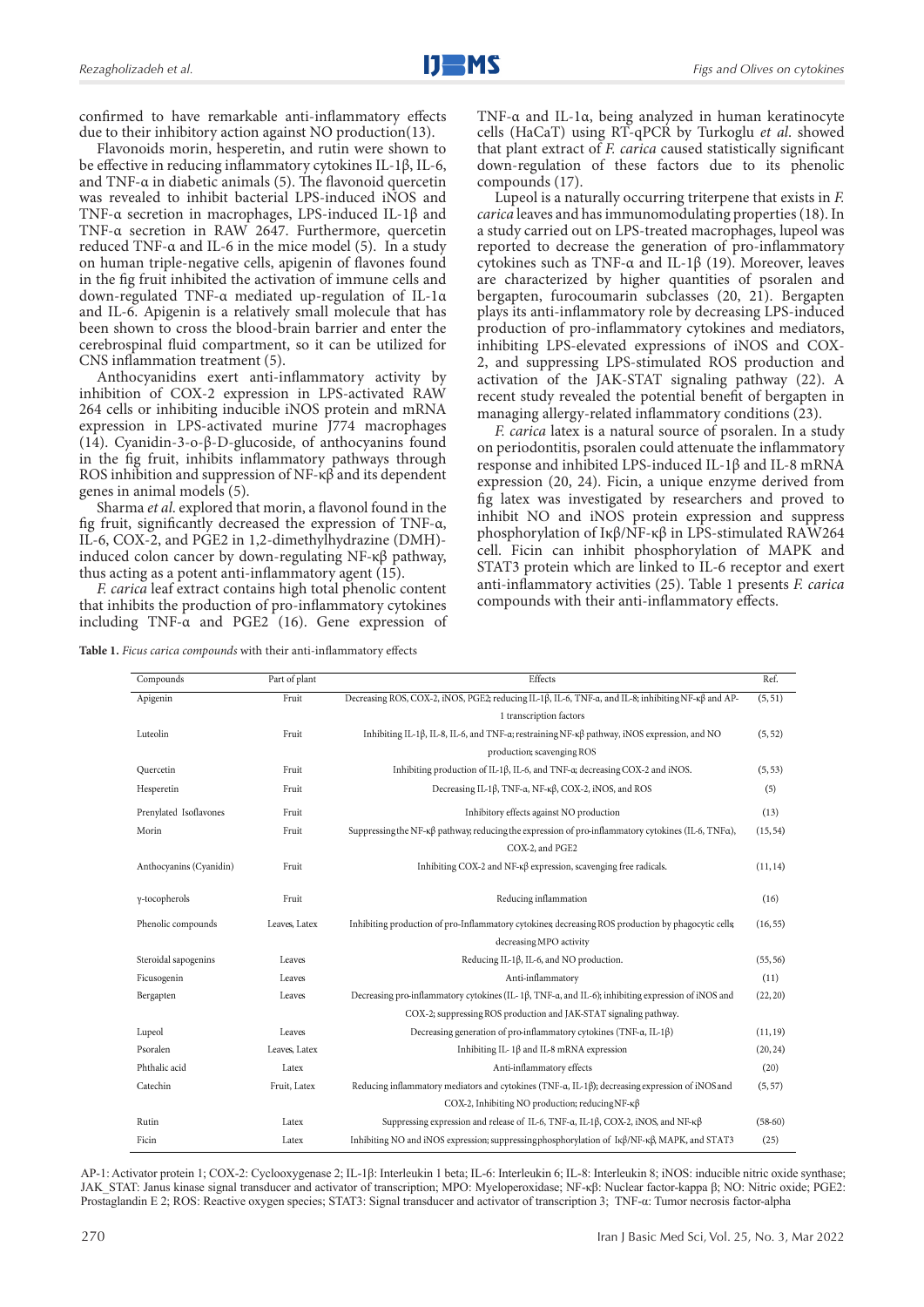

**Figure 3.** *Olea europaea* (olive leaves, oil, and fruit)

#### *Olea europaea*

Olive fruit is composed of many beneficial compounds including water, protein, oil, carbohydrates, cellulose, inorganic substances, pigments, pectin, organic acids, and phenolic compounds (Figure 3). Components that were reported to possess anti-inflammatory effects in olive fruit are oleuropein, hydroxytyrosol, luteolin, rutin, apigenin, verbascoside, quercetin, coumaric acid, caffeic acid, anthocyanins, hesperidin, etc. (26, 27).

Oleuropein, a glycosylated secoiridoid, is a type of phenolic bitter compound found in olive fruit and leaves, and one of the main components responsible for antiinflammatory effects in *O. europaea* (28, 29). Oleuropein has the ability to decrease inflammatory cytokines (IL-6, TNF-α, and IL-1β) and reduce NF-κβ activation (30, 31). Modulating the MAPK signaling pathway, scavenging superoxide anions, and inhibiting hypochlorous acidderived radicals are other activities that have been reported about oleuropein (32, 33). It inhibits several inflammatory enzymes such as lipoxygenases and prevents free radical formation by chelating metal ions which catalyze free radical production reactions (38). Based on reports, only oleuropein has a significant inhibitory effect on TNF-α production at low concentrations (40).

Hydroxytyrosol, a small phenolic molecule found in aqueous olive fruit and leaf extract, is the principal degradation product of oleuropein (32, 34). Hydroxytyrosol reduces the secretion of IL-1α, IL-1β, IL-6, IL-12, and TNF-α and expression of iNOS, PGE2 synthase (PGES), and COX-2 (30, 35). Hydroxytyrosol has been reported to suppress the translocation of NF-κβ to the nucleus in the LPS-induced human monocytic THP-1 cells (34), thus it suppresses the NF-κβ signaling pathway. It also scavenges free radicals and reduces NO and PGE2 production (35). Furthermore, *in vivo* studies indicate that hydroxytyrosol exerts anti-inflammatory effects through modulating MAPK signaling (33).

Coumaric acid is a natural phenolic acid that exists in olive fruit, oil, and leaves (26). Several studies have revealed the anti-inflammatory properties of coumaric acid including a recent study carried out on cigarette smoke extract-activated epithelial cells, coumaric acid decreased the production of IL-8 as efficiently as dexamethasone (36). The work of Kheiry *et al*. showed that the elevated levels of TNF-α and IL-6, and ROS production in LPS-induced lung inflammation were decreased by coumaric acid in rats (37). However another study suggested that phenolic acids without catechol groups such as coumaric acid, do not have anti-inflammatory effects, but compounds containing catechol groups such as chlorogenic acid and caffeic acid

exert anti-inflammatory effects (38-40). They showed that chlorogenic acid and caffeic acid, containing the catechol group, inhibit IL-8 production (41).

Virgin olive oil, which is extracted from the fruit, is rich in high-value compounds such as phenolics, phytosterols, tocopherols, triterpene dialcohols, squalene, carotenoids, and chlorophyll (26). In recent research on olive oil polyphenols, oxysterols-induced pro-inflammatory responses in intestinal cells were inhibited by polyphenols through modulating NF-κβ activation, inhibiting iNOS induction and NO release. Olive oil phenolic extract inhibits IL-8, IL-6 production, and oxidant species formation (33). Extra virgin olive oil has the ability to decrease the levels of IL-1β, IL-6, IL-8, and TNF-α through down-regulation of the NF-κβ pathway (30, 42).

Oleanolic acid, erythrodiol, and uvaol are pentacyclic triterpenes, found in olive pomace oil which exert their anti-inflammatory effects by decreasing IL-1β and IL-6 production in a dose dependent manner. In an investigation, all three compounds were demonstrated to reduce TNF-α production significantly (43).

Secoroidoids including oleacein and oleocanthal are the most abundant family of phenolic compounds in extra virgin olive oil. Oleacein decreases inflammation by reducing COX-2 levels and attenuating the NF-κβ signaling pathway. Also, oleacein has been reported to inhibit arachidonate 5-lipoxygenase, which is responsible for the pro-inflammatory leukotriene biosynthesis. The other compound, oleocanthal, has anti-inflammatory and anti-oxidant properties similar to the non-steroidal drug ibuprofen. It has the ability to inhibit COX-1 and COX-2. Furthermore, it can inhibit the expression and production of IL-6, IL-1β, TNF-α, and iNOS based on results obtained from several studies (44, 45).

Olive leaf extract has a higher concentration of polyphenol compounds compared with extra virgin olive oil. Iridoids (a type of monoterpenoids) and flavonoid contents act as the main anti-inflammatory agents in olive leaves (31, 46). According to studies, olive leaf extract decreases IL-6, IL-8, IL-1β, and TNF-α levels. In a study carried out on peripheral blood mononuclear cells stimulated with LPS, IL-8 was expressed less and serum IL-8 levels decreased after consuming OLE for 6 weeks. OLE also inhibits COX-2 expression and down-regulates NF-κβ and arachidonic acid pathways involved in the inflammation process (31, 47, 48). Table 2 presents *O. europaea* compounds and their antiinflammatory effects.

By comparing the composition of *F. carica* and *O. europaea*, we observed some compounds including apigenin, luteolin, quercetin, catechin, rutin, hesperidin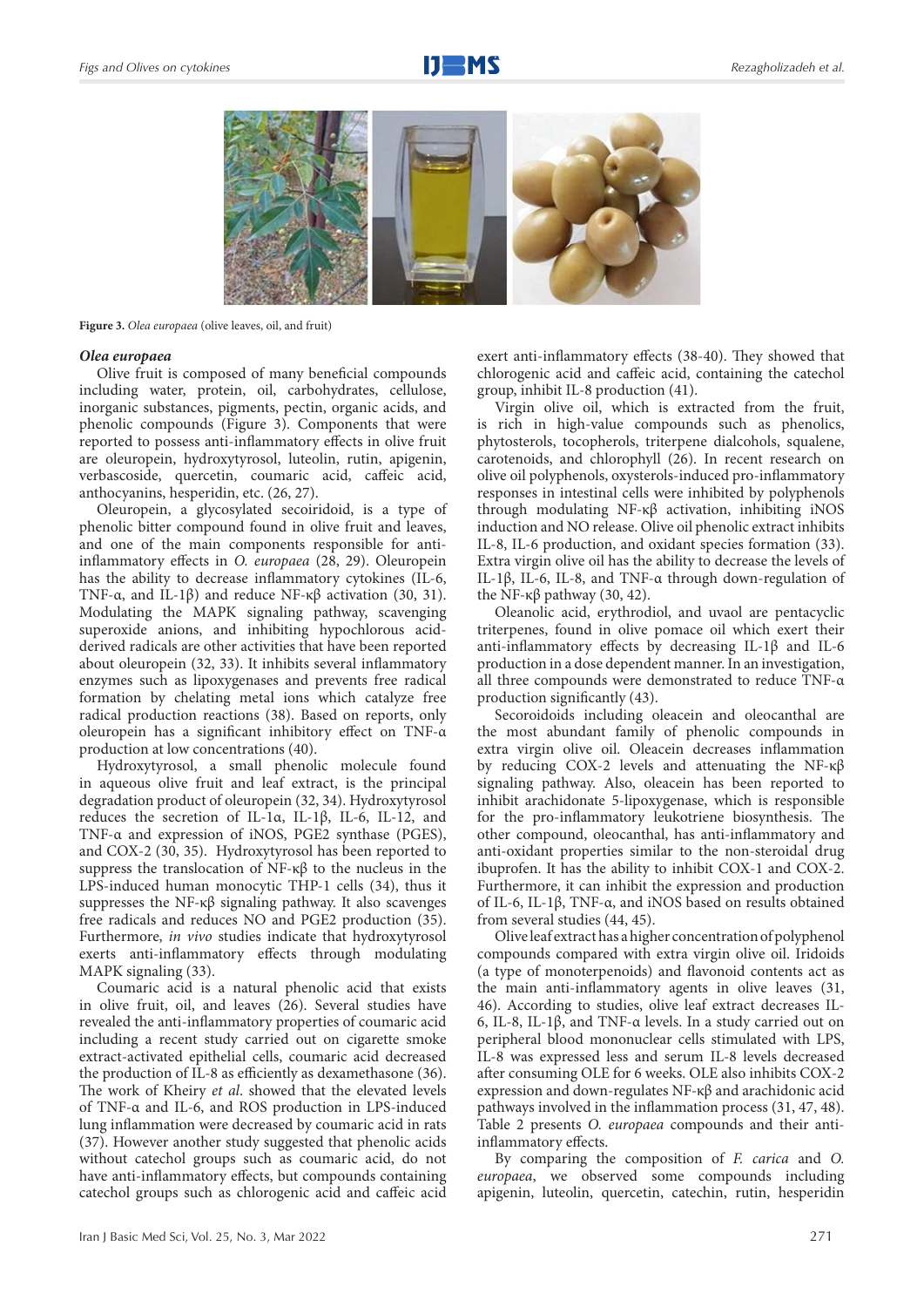#### **Table 2.** *Olea europaea* compounds with their anti-inflammatory effects

| Compounds        | Part of plant      | Effects                                                                                                                                                | References       |
|------------------|--------------------|--------------------------------------------------------------------------------------------------------------------------------------------------------|------------------|
| Apigenin         | Fruit, leaves, oil | Decreasing ROS, COX-2, iNOS, MAPK; reducing IL-1β, IL-8, IL-6, TNF-α, PGE2.                                                                            | (5, 26)          |
| Luteolin         | Fruit, leaves, oil | Inhibiting IL-1β, IL-8, IL-6, TNF-α; restraining NF-κβ pathway, iNOS expression, and NO production; scavenging ROS;                                    | (5, 52, 26)      |
|                  |                    | decreasing MAPK and COX-2                                                                                                                              |                  |
| Quercetin        | Fruit, leaves      | Inhibiting production of IL-1 $\beta$ , IL-6, and TNF $\alpha$ ; inactivating NF- $\kappa\beta$ ; down-regulating phosphorylation of MAPK; suppressing | (5, 53, 57, 32)  |
|                  |                    | expression of COX-2 and iNOS.                                                                                                                          |                  |
| Oleuropein       | Fruit, oil, leaves | Decreasing IL-1 $\beta$ , IL-6, TNF-a; reducing NF- $\kappa\beta$ activation; scavenging superoxide anions; modulating MAPK signaling pathway;         | $(30-33, 48)$    |
|                  |                    | inhibiting lipoxygenases                                                                                                                               |                  |
| Hydroxytyrosol   | Fruit, oil, leaves | Decreasing secretion of IL-6, IL-1a, IL-1β, IL-12, and TNF-a, and expression of iNOS, PGE2 synthase, and COX-2; modulating                             | (30, 34, 35)     |
|                  |                    | MAPK signaling pathway and suppressing $NF-\kappa\beta$ pathway; decreasing production of PGE2 and NO.                                                 |                  |
| Verbascoside     | Fruit, leaves      | Inhibiting IL-6, IL-8, IL-12 and TNF- $\alpha$ by suppressing NF- $\kappa\beta$ pathway, inhibiting ROS and NO production                              | $(61-64)$        |
| Coumaric acid    | Fruit, oil, leaves | Suppressing MAPK and NF-K $\beta$ pathways; decreasing IL-6, IL-8, TNF-a and IL-1 $\beta$ ; decreasing ROS production inhibiting iNOS                  | (37, 65, 36)     |
|                  |                    | and COX-2                                                                                                                                              |                  |
| Diosmetin        | Leaves             | Inhibiting TNF- $\alpha$ production, suppressing NF- $\kappa\beta$ pathway                                                                             | (66, 67)         |
| Uvaol            | Oil, leaves        | Decreasing mRNA expression of IL-1 $\beta$ , IL-6, TNF- $\alpha$ , iNOS, and COX-2; inhibiting NO production                                           | (68, 69)         |
| Oleanolic acid   | Oil, leaves        | Decreasing IL-1 $\beta$ , IL-6 and TNF- $\alpha$ ; suppressing COX-2 expression; regulating NF- $\kappa\beta$ signaling pathway                        | (70, 71, 43)     |
| erythrodiol      | Oil, leaves        | Decreasing IL-1 $\beta$ , IL-6, TNF- $\alpha$ ; suppressing ROS                                                                                        | $(72-74)$        |
| Maslinic acid    | Oil, leaves, fruit | Decreasing IL-1 $\beta$ , IL-6, TNF- $\alpha$ , and NO                                                                                                 | (67, 75, 76)     |
| Kaempferol       | Leaves, oil        | Inhibiting $COX-2$ and iNOS expression; suppressing the NF- $\kappa\beta$ pathway                                                                      | $(32, 77 - 79)$  |
| Gallic acid      | Fruit, leaves, oil | Decreasing TNF- $\alpha$ by suppressing the NF- $\kappa\beta$ pathway; regulating NOX1 expression; decreasing NOX2 expression                          | (80, 48, 81, 82) |
| Caffeic acid     | Leaves, fruit      | Suppressing activation of NF-κβ signaling; decreasing ROS production and PGE2 expression; reducing IL-6, IL-8 and TNF-α                                | (83, 41)         |
|                  |                    | production                                                                                                                                             |                  |
| Chlorogenic acid | Leaves, fruit      | Suppressing NF- $\kappa\beta$ transcription; scavenging ROS; inhibiting IL-8 production.                                                               | (41)             |
| Catechin         | Leaves             | Suppressing expression of iNOS, COX-2, TNF- $\alpha$ , and IL-1 $\beta$ ; inactivating NF- $\kappa\beta$ ; down-regulating phosphorylation of MAPK     | (32, 57)         |
| Rutin            | Leaves             | Suppressing expression and release of IL-6, TNF- $\alpha$ , IL-1 $\beta$ , COX-2, iNOS, and NF- $\kappa\beta$                                          | $(32, 58-60)$    |
| Oleocanthal      | Oil                | Reducing expression of IL-6 mRNA and secretion of IL-1 $\beta$ , IL-6, and TNF- $\alpha$ ; inhibiting COX-1 and COX-2.                                 | (30, 84)         |
| Cinnamic acid    | Leaves             | Suppressing the NF- $\kappa\beta$ pathway                                                                                                              | (85, 86)         |
| Ellagic acid     | Leaves             | Inhibition of TNF-a and IL-1 $\beta$ production and suppressing pro-inflammatory intervention with NF- $\kappa\beta$ pathway; decreasing               | $(87-89)$        |
|                  |                    | COX-2 expression                                                                                                                                       |                  |
| Anthocyanin      | Fruit, leaves, oil | Inhibiting IL-1 $\beta$ , IL-6, TNF-a, and expression of COX-2 and iNOS; decreasing ROS level                                                          | (90, 91)         |
| Hesperidin       | Leaves             | Decreasing IL-1 $\beta$ , IL-6, TNF- $\alpha$ ; inhibiting NO                                                                                          | (92, 5)          |
| a-tocopherol     | Oil, leaves        | Inhibiting production of IL-6, IL-1 $\beta$ , and TNF- $\alpha$ ; blocking the expression of COX-2 and iNOS                                            | (93, 94)         |
| Oleacein         | Leaves, oil        | Attenuating $NF-\kappa\beta$ pathway, inhibiting TNF- $\alpha$ and ROS expression; decreasing COX-2 level; inhibiting NO, iNOS, and NOS2               | $(45, 95-97)$    |
|                  |                    | production                                                                                                                                             |                  |

COX-2: Cyclooxygenase 2; IL-1α: Interleukin 1 alpha; IL-1β: Interleukin 1 beta; IL-6: Interleukin 6; IL-8: Interleukin 8; IL-12: Interleukin 12; iNOS: inducible nitric oxide synthase; MAPK: Mitogen-activated protein kinase; NF-κβ: Nuclear factor-kappa β; NO: Nitric oxide; NOX1: NADPH oxidases 1; NOX2: NADPH oxidases 2; PGE2: Prostaglandin E 2; RNS: Reactive nitrogen species; ROS: Reactive oxygen species; TNF-α: Tumor necrosis factor-alpha

(aglycone form: hesperetin), anthocyanin, and tocopherol, all of which have anti-inflammatory effects common in both of them. Thus, consuming the combination of *F. carica* and *O. europaea* may have remarkable results in reducing inflammatory cytokines and mediators during treatment of inflammatory diseases such as asthma, tuberculosis, rheumatoid arthritis, periodontitis, ulcerative colitis, sinusitis, atopic dermatitis, allergies, etc.

#### **Discussion**

Here, we reviewed anti-inflammatory effects of *F. carica* and *O. europaea* along with their natural components on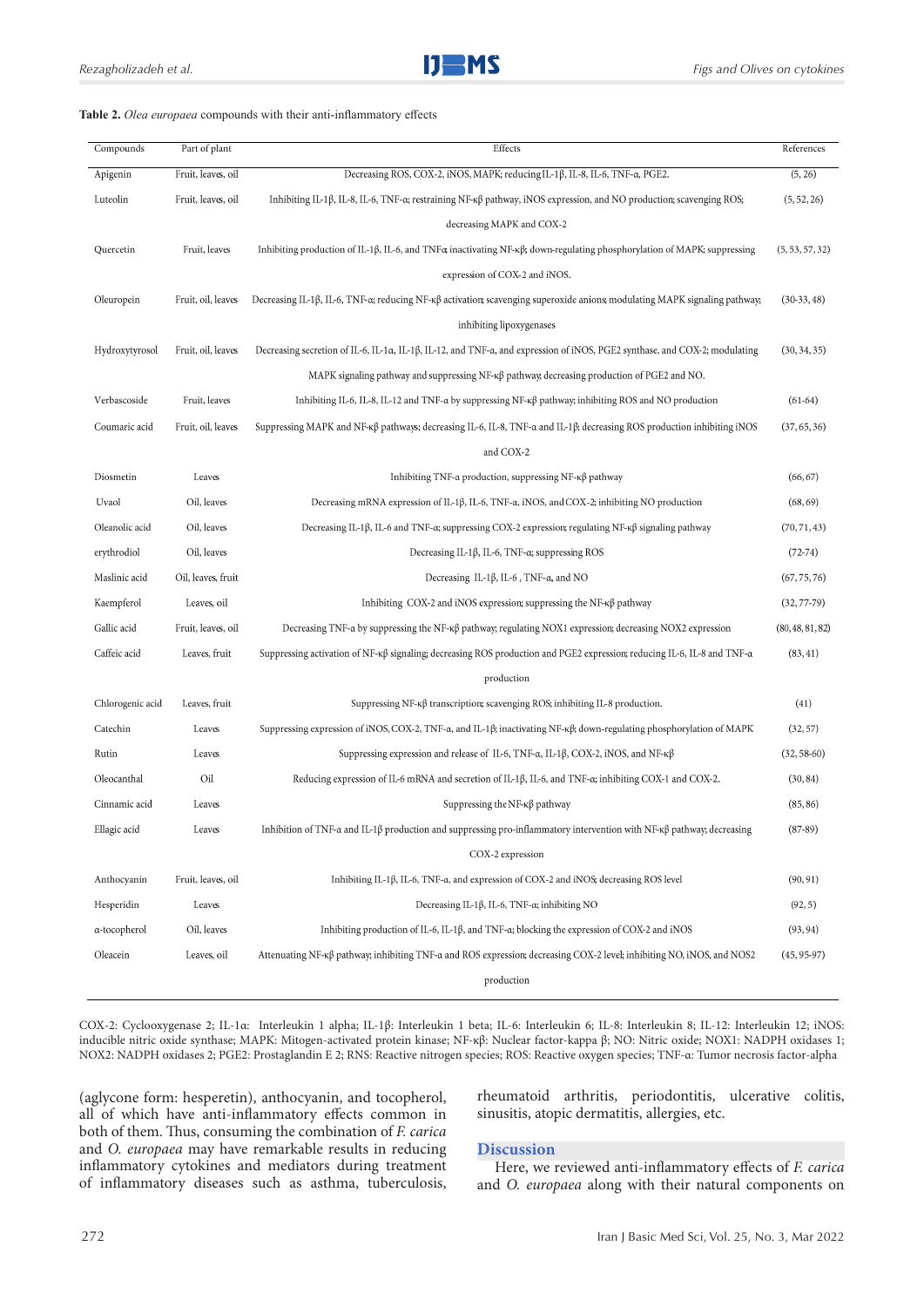

**Figure 4.** Chemical structures of apigenin, luteulin, oleuropein, and hesperetin

pro-inflammatory cytokine expression. Figure 4 shows the chemical formula of several important compounds of figs and olives. Previous research suggests that these medicinal plants have anti-oxidant and anti-inflammatory properties, consistent with these findings, we compared the results of studies on the role of figs and olives in decreasing or inhibition of pro-inflammatory cytokines. The compounds of fruit including apigenin, luteolin, quercetin, and hesperetin result in reduction of ROS and RNS production, scavenging, and decrease of interleukin expression. Therefore, the compounds can be considered in the treatment of many types of inflammatory diseases and syndromes (32).

Coronavirus disease 2019 (COVID-19) caused by coronavirus-2 leads to acute respiratory syndrome; the virus infects the respiratory epithelial cells and other systems via angiotensin-converting enzymes2 (ACE2) receptors. Recent findings demonstrate that a cytokine cascade results in severe inflammation and thrombotic events. Therefore, covid-19 patients experiencing immunological diseases and inflammatory conditions receive immunomodulatory and anti-inflammatory drugs and an anti-inflammatory diet. There are various data about the roles of inflammation and thrombosis in the disease prognosis. Also, inflammatory pathways involved in the pathogenesis of covid-19 reveal lymphocyte infiltration and cytokine releasing syndromes  $(49)$ 

COVID-19 respiratory distress begins with an early inflammation so that pulmonary compliance is reduced by activation of intercellular inflammatory pathways, cytokine synthesis, or storm (excessive release of IL-2, IL-6, IL-7, IL-8, IL10, and TNF-α). Furthermore, activated T lymphocytes and natural killer cells result in increased release of interleukins, interferon-γ (INF-γ), and activation of the apoptotic pathways. Finally, this vicious cycle leads to pulmonary edema and respiratory distress syndrome, and triggered inflammation promotes the coagulation system leading to changes in coagulation factors and thrombosis. A systemic inflammatory syndrome induced by the release of pro-inflammatory cytokines accelerates cellular damage in different tissues such as the lungs, kidneys, brain, and other tissues in patients with COVID-19 (50).

As mentioned, anti-inflammatory drugs, decreasing inflammatory diet, and immunomodulatory therapy are

critical therapeutic interventions in the pathophysiology of inflammatory diseases and COVID-19. Thus, this review summarized anti-inflammatory mechanisms and properties of figs, olives, the compounds found in fruit, leaves, and latex along with their potential therapeutic effects in the management of beneficial treatment in the inflammatory conditions and diseases such as tuberculosis, rheumatoid arthritis, inflammatory bowel diseases (IBD), sinusitis, allergies, etc.

We suggest that consumption of figs and olives may be useful in the improvement of inflammatory symptoms and clinical outcomes. Moreover, ellagic acid, caffeic acid, quercetin, tocopherols, flavonoids, etc., found in figs and olives, which are known anti-inflammatory and antioxidant agents, are suggested for further studies in order to clarify the exact mechanisms mediating the efficacy of fig and olive combination therapy in the inflammatory diseases and COVID-19.

#### **Conclusionn**

This review presented *F. carica* and *O. europaea* (fruit, leaves, and latex) effects on pro-inflammatory cytokines. *F. carica* and *O. europaea* are rich sources of compounds with anti-inflammatory activities and can be good choices for prevention/treatment of inflammatory disease. Furthermore, *F. carica* and *O. europaea* contain some of these compounds in common. In light of these explanations, we suggest that a combination of *F. carica* and *O. europaea* may have synergistic effects in suppressing inflammatory cytokines and mediators. However, *in vivo* clinical studies are required to support these findings and reveal more results related to this study.

#### **Acknowledgment**

None.

#### **Authors' Contributions**

MA and MO Wrote the manuscript; LR Designed the study; SB Designed the study and wrote the manuscript. All authors read and approved the final manuscript.

#### **Conflicts of Interest**

None.

#### **References**

1. Salma S, Shamsi Y, Ansari S, Nikhat S. *Ficus carica* L.: A Panacea of nutritional and medicinal benefits. Cellmed 2020;10:1-6.

2. Farhangi H, Ajilian M, Saeidi M, Khodaei GH. Medicinal fruits in holy Quran. Int J Pediatr 2014;2:89-102.

3. Yi L, Ma S, Ren D. Phytochemistry and bioactivity of Citrus flavonoids: a focus on antioxidant, anti-inflammatory, anticancer and cardiovascular protection activities. Phytochem Rev 2017;16:479-511.

4. Netto RORF, Fernandes VAR, Belozo FL, Caldeira EJ. Antiinflammatory and antioxidant effects of using alpha-tocopherol in cell culture of the parotid gland under conditions similar to diabetes mellitus. Rom J Diabetes Nutr Metab Dis 2020;27:274- 280.

5. Ginwala R, Bhavsar R, Chigbu DGI, Jain P, Khan ZK. Potential role of flavonoids in treating chronic inflammatory diseases with a special focus on the anti-inflammatory activity of apigenin. Antioxidants 2019;8:35-63.

6. Kunnumakkara AB, Rana V, Parama D, Banik K, Girisa S, Sahu H, *et al*. COVID-19, cytokines, inflammation, and spices: How are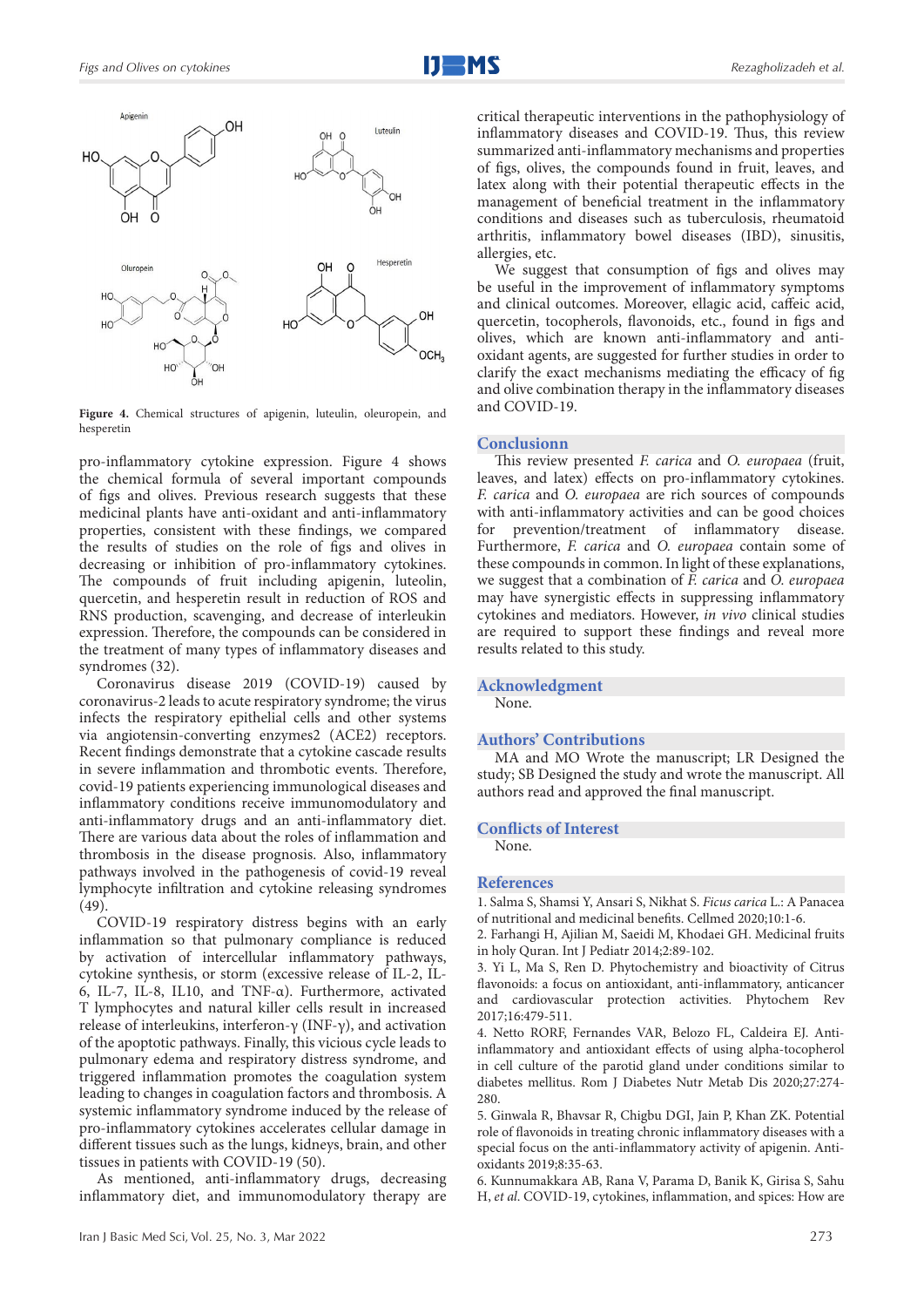they related? Life Sci 2021:119201.

7. Mumoli N, Evangelista I, Colombo A, Conte G, Mazzone A, Barco S. Transient perivascular inflammation of the carotid artery (TIPIC) syndrome in a patient with COVID-19. Int J Infect Dis 2021;108:126-128.

8. Garg M, Royce SG, Lubel JS. Letter: intestinal inflammation, COVID-19 and gastrointestinal ACE2-exploring RAS inhibitors. Aliment Pharmacol Ther 2020;52:569-570.

9. Al-Snafi AE. Nutritional and pharmacological importance of *Ficus carica*-A. J Pharmacy 2017;7:22-48.

10. Ali B, Mujeeb M, Aeri V, Mir S, Faiyazuddin M, Shakeel F. Anti-inflammatory and antioxidant activity of *Ficus carica* Linn. leaves. Nat Prod Res 2012;26:460-465.

11. Badgujar SB, Patel VV, Bandivdekar AH, Mahajan RT. Traditional uses, phytochemistry and pharmacology of *Ficus carica*: A review. Pharm Biol 2014;52:1487-1503.

12. García-Lafuente A, Guillamón E, Villares A, Rostagno MA, Martínez JA. Flavonoids as anti-inflammatory agents: implications in cancer and cardiovascular disease. Inflamm Res 2009;58:537- 552.

13. Liu Y-P, Guo J-M, Yan G, Zhang M-M, Zhang W-H, Qiang L, *et al*. Anti-inflammatory and antiproliferative prenylated isoflavone derivatives from the fruits of *Ficus carica*. J Agric Food Chem 2019;67:4817-4823.

14. Miguel MG. Anthocyanins: Antioxidant and/or antiinflammatory activities. J Appl Pharm Sci 2011;1:7-15.

15. Sharma SH, Kumar JS, Chellappan DR, Nagarajan S. Molecular chemoprevention by morin–a plant flavonoid that targets nuclear factor kappa B in experimental colon cancer. Biomed Pharmacother 2018;100:367-373.

16. Bouyahya A, Bensaid M, Bakri Y, Dakka N. Phytochemistry and ethnopharmacology of *Ficus carica*. Int J Biochem Res Rev 2016;14:1-12.

17. Turkoglu M, Pekmezci E, Kilic S, Dundar C, Sevinc H. Effect of *Ficus carica* leaf extract on the gene expression of selected factors in HaCaT cells. J Cosmet Dermatol 2017;16:e54-e58.

18. Sharma N, Palia P, Chaudhary A, Verma K, Kumar I. A review on pharmacological activities of lupeol and its triterpene derivatives. J Drug Deliv Ther 2020;10:325-332.

19. Saleem M. Lupeol, a novel anti-inflammatory and anti-cancer dietary triterpene. Cancer Lett 2009;285:109-115.

20. Abdel-Aty AM, Hamed MB, Salama WH, Ali MM, Fahmy AS, Mohamed SA. *Ficus carica*, Ficus sycomorus and Euphorbia tirucalli latex extracts: Phytochemical screening, antioxidant and cytotoxic properties. Biocatal Agric Biotechnol 2019;20:101199.

21. Oliveira AP, Valentão P, Pereira JA, Silva BM, Tavares F, Andrade PB. *Ficus carica* L.: Metabolic and biological screening. Food Chem Toxicol 2009;47:2841-2846.

22. Zhou Y, Wang J, Yang W, Qi X, Lan L, Luo L, *et al*. Bergapten prevents lipopolysaccharide-induced inflammation in RAW264. 7 cells through suppressing JAK/STAT activation and ROS production and increases the survival rate of mice after LPS challenge. Int Immunopharmacol 2017;48:159-168.

23. Aidoo DB, Obiri DD, Osafo N, Antwi AO, Essel LB, Duduyemi BM, *et al*. Allergic airway-induced hypersensitivity is attenuated by bergapten in murine models of inflammation. Adv Pharmacol Sci 2019; 6097349.

24. Li X, Yu C, Hu Y, Xia X, Liao Y, Zhang J, *et al*. New application of psoralen and angelicin on periodontitis with antibacterial, antiinflammatory, and osteogenesis effects. Front Cell Infect Microbiol 2018;8:178-191.

25. Cho UM, Choi DH, Yoo DS, Park SJ, Hwang HS. Inhibitory effect of ficin derived from fig latex on inflammation and melanin production in skin cells. Biotechnol Bioprocess Eng 2019;24:288- 297.

26. Ghanbari R, Anwar F, Alkharfy KM, Gilani A-H, Saari N. Valuable nutrients and functional bioactives in different parts of olive (*Olea europaea* L.)—a review. Int J Mol Sci 2012;13:3291- 3340.

27. Guo Z, Jia X, Zheng Z, Lu X, Zheng Y, Zheng B, *et al*. Chemical composition and nutritional function of olive (*Olea europaea* L.): A review. Phytochem Rev 2018;17:1091-1110.

28. Otero DM, Oliveira FM, Lorini A, Antunes BdF, Oliveira RM, Zambiazi RC. Oleuropein: Methods for extraction, purifying and applying. Revista Ceres 2020;67:315-329.

29. Velázquez-Palmero D, Romero-Segura C, García-Rodríguez R, Hernández ML, Vaistij FE, Graham IA, *et al*. An oleuropein β-glucosidase from olive fruit is involved in determining the phenolic composition of virgin olive oil. Front Plant Sci 2017;8:1902-1914.

30. Wongwarawipat T, Papageorgiou N, Bertsias D, Siasos G, Tousoulis D. Olive oil-related anti-inflammatory effects on atherosclerosis: potential clinical implications. Endocr Metab Immune Disord Drug Targets 2018;18:51-62.

31. Burja B, Kuret T, Janko T, Topalović D, Živković L, Mrak-Poljšak K, *et al*. Olive leaf extract attenuates inflammatory activation and DNA damage in human arterial endothelial cells. Front Cardiovasc Med 2019;6:56.

32. Özcan MM, Matthäus B. A review: benefit and bioactive properties of olive (*Olea europaea* L.) leaves. Eur Food Res Technol 2017;243:89-99.

33. Serra G, Incani A, Serreli G, Porru L, Melis MP, Tuberoso CI, *et al*. Olive oil polyphenols reduce oxysterols-induced redox imbalance and pro-inflammatory response in intestinal cells. Redox Biol 2018;17:348-354.

34. Yonezawa Y, Miyashita T, Nejishima H, Takeda Y, Imai K, Ogawa H. Anti-inflammatory effects of olive-derived hydroxytyrosol on lipopolysaccharide-induced inflammation in RAW264. 7 cells. J Vet Med Sci 2018;80:1801-1807.

35. Richard N, Arnold S, Hoeller U, Kilpert C, Wertz K, Schwager J. Hydroxytyrosol is the major anti-inflammatory compound in aqueous olive extracts and impairs cytokine and chemokine production in macrophages. Planta Med 2011;77:1890-1897.

36. da Silva ECO, dos Santos FM, Ribeiro ARB, de Souza ST, Barreto E, da Silva Fonseca EJ. Drug-induced anti-inflammatory response in A549 cells, as detected by Raman spectroscopy: A comparative analysis of the actions of dexamethasone and p-coumaric acid. Analyst 2019;144:1622-1631.

37. Kheiry M, Dianat M, Badavi M, Mard SA, Bayati V. p-Coumaric acid attenuates lipopolysaccharide-induced lung inflammation in rats by scavenging ROS production: An *in vivo* and *in vitro* study. Inflammation 2019;42:1939-1950.

38. Mazani M, Rezagholizadeh L, Shamsi S, Mahdavifard S, Ojarudi M, Salimnejad R, *et al*. Protection of CCl(4)-induced hepatic and renal damage by linalool. Drug Chem Toxicol 2020; 6097349.

39. Pourfarjam Y, Rezagholizadeh L, Nowrouzi A, Meysamie A, Ghaseminejad S, Ziamajidi N, *et al*. Effect of *Cichorium intybus* L. seed extract on renal parameters in experimentally induced early and late diabetes type 2 in rats. Ren Fail 2017;39:211-221.

40. Rezagholizadeh L, Pourfarjam Y, Nowrouzi A, Nakhjavani M, Meysamie A, Ziamajidi N, *et al*. Effect of *Cichorium intybus* L. on the expression of hepatic NF-κB and IKKβ and serum TNF-α in STZ- and STZ+ niacinamide-induced diabetes in rats. Diabetol Metab Syndr 2016;8:11.

41. Shin HS, Satsu H, Bae M-J, Totsuka M, Shimizu M. Catechol groups enable reactive oxygen species scavenging-mediated suppression of PKD-NFkappaB-IL-8 signaling pathway by chlorogenic and caffeic acids in human intestinal cells. Nutrients 2017;9:165.

42. Yarla NS, Polito A, Peluso I. Effects of olive oil on TNF-α and IL-6 in humans: implication in obesity and frailty. Endocr Metab Immune Disord Drug Targets 2018;18:63-74.

43. Marquez-Martin A, De La Puerta R, Fernandez-Arche A,